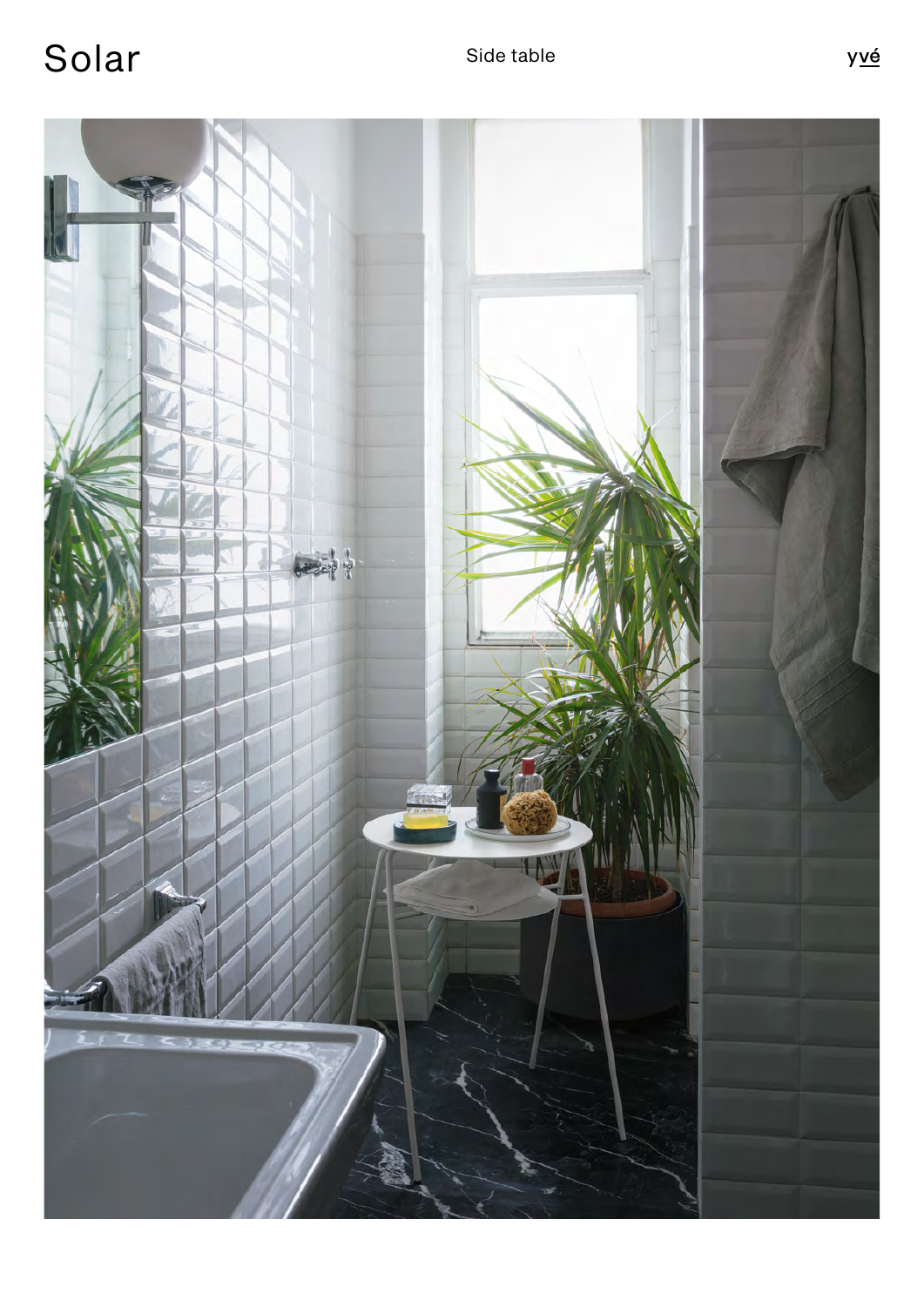Solar is a coffee table that, through a system of overlapping tops, optimizes spaces and offers greater possibilities of use and storage than a traditional side table. The tops and structure in lacquered iron give Solar lightness and strength, features that allow it to be used "without worries". The tubular structure is in lacquered iron as well as the two 4mm-thick shelves, everything is powdercoated, a technique that guarantees greater resistance to use and gives a finishing without imperfections. Solar is also available in the Chrome version, with a strong character and visual impact, with a chromed extra-glossy iron structure and a stainless steel top.

\*For special needs, such as those typical of the contract, it is possible to select different materials and finishes than the collection standard.



Small table

W 46 cm D 46 cm H 60 cm

Technical information



Name and code

Solar White<br>Solar Black SLR-WHT<br>SLR-BLK

Category

Dimensions

Structure and tops 4 mm thick in lacquered iron.

Solar

<u>yvé</u>

Material description

Standard color combinations\*



Solar White Solar Black



**Structure** 



Lacquered iron







Lacquered iron black RAL 9005

Lacquered iron white RAL 9016

Lacquered iron white RAL 9016

Top